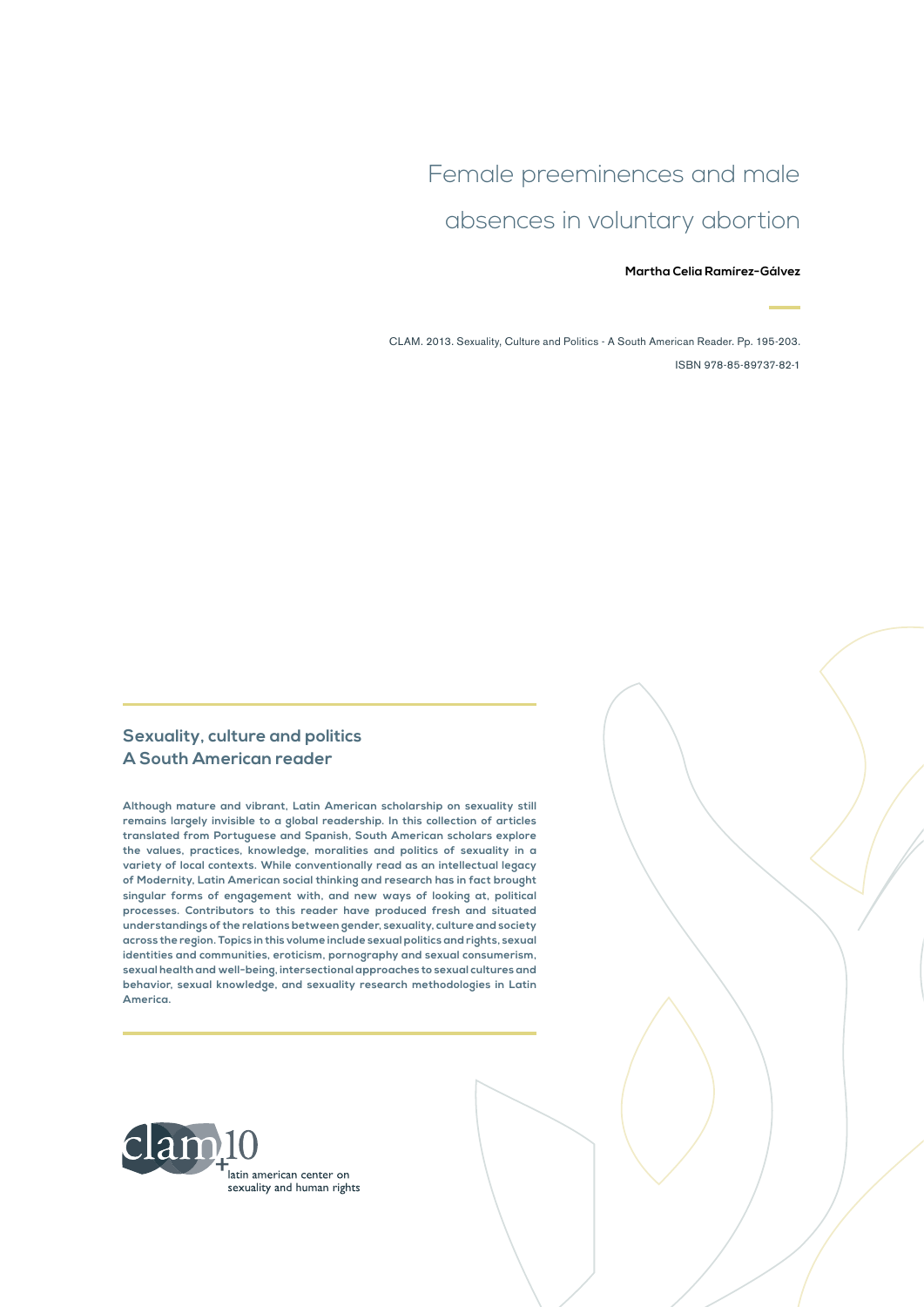# Female preeminences and male absences in voluntary abortion\*

**Martha Celia Ramírez-Gálvez\*\***

#### **Introduction**

My first involvement with abortion as a research topic was as undergraduate student. The marginalization and illegality to which women are subjected because of this choice—associated, in many cases, to stories of suffering and infectious processes that put their lives at risk—led me to politically engage with a feminist NGO focused on promoting women's sexual and reproductive rights.

Faced with a concrete situation highly conflictive and destabilizing of legal and social normative frameworks, as is the case with abortion, that NGO sought to provide women with analytical and affirmation tools to legitimate their decision to terminate a pregnancy, based on the right to self determination. The ultimate goal was to improve women's living conditions and promote greater equity in their relationships.

However, the reproductive field, where we sought the exercise of autonomy, is a relational field *par excellence*, determined not only by women's desires, life projects (professional, economic e affective) and moral and religious values. It is also often determined by negotiations with the desires, projects and values of the partner involved in the pregnancy.

Men were present not only in women's narratives about their abandonment, conflict or solidarity in that particular situation. They were also present in the NGO's waiting rooms, made invisible or marginalized from our commitment to the women, or being considered in our intervention only when their position became an obstacle to the woman's decision. In these cases, including men in the process became strategic. We sought a negotiated exit in which they took "responsibility" (sometimes against their will) for the abortion or made a commitment to the inviolability of their partner's body integrity. However, in order to get to that point, we also needed to see them as subjects, hear them and promote a change of attitude, since the men, as much as the women, were influenced by social, normative and, in some cases, religious conventions.

<sup>\*</sup> Translated from Portuguese by Thais Camargo. Originally published as: RAMÍREZ-GÁLVEZ, M. C. 2005. "Preeminências femininas e ausências masculinas no aborto voluntário". In: ÁVILA, M. B., A. P. P. PORTELLA & V. FERREIRA. *Novas Legalidades e Democratização da Vida Social: Família, Sexualidade e Aborto*. Rio de Janeiro: Garamond. P. 241-25.

<sup>\*\*</sup> PhD, Professor at the Social Sciences Department and at the Social Sciences Graduate Program, Londrina State University.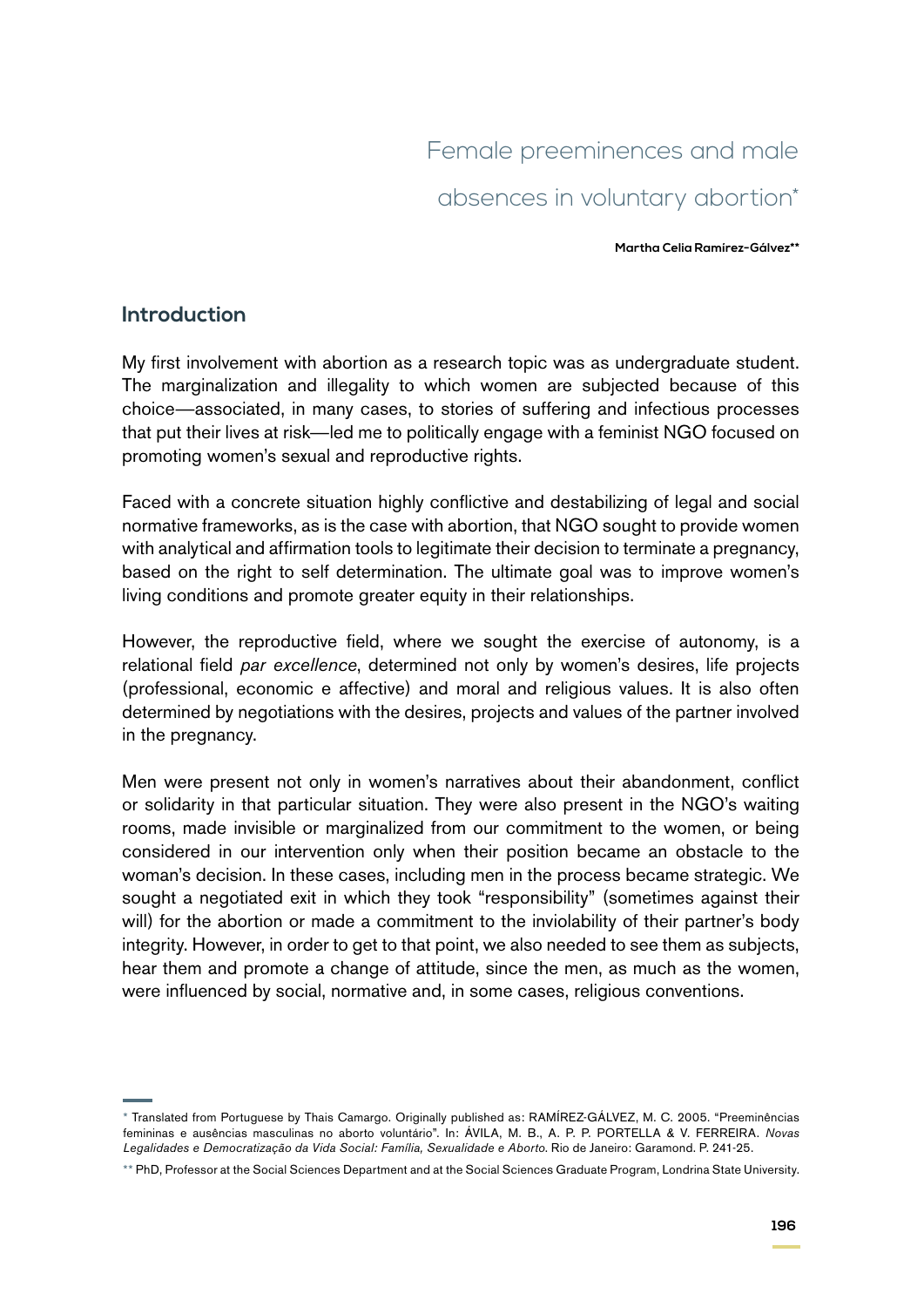The cornerstone of reproductive rights, a result of feminist struggles, is women's capacity to regulate their own sexuality and reproductive capacity. These rights also demand that men take responsibility for the consequences of the exercise of their sexuality (Azeredo and Stolcke, 1991). More recently, international treaties have established the promotion of mutually respectful and equal relations between the genders as a commitment of governments and communities (International Conference on Population and Development – ICPD, Cairo, 1994) and the promotion of "mutual respect, consent and shared responsibility for sexual behavior and its consequences" (Beijing Platform for Action). This is a landmark for the debate on reproduction that, nonetheless, is problematic in its distribution of rights and responsibilities among men and women involved in a reproductive event. This issue has been discussed by several authors in Brazil (Ávila and Gouveia, 1996; Corrêa and Petchesky, 1996; Ardaillon, 1997; Arilha, Ridenti e Medrado, 1998; Corrêa and Ávila, 2003).

Still, what do we know about what men think about abortion, what happens to them during a voluntary termination of pregnancy, how this decision affects them and how this situation can contribute to changes in attitudes toward the responsible exercise of sexuality?

### **The research**

On the fields of intervention, political mobilization and production of knowledge, abortion has traditionally been framed as a women's issue. In producing knowledge about a given field, we reproduce conventions based on which we render visible certain events, dynamics, and subjects and obscure the presence of other dimensions or impede the participation of other actors. An analysis of studies about abortion carried out in Latin America with funds from the *Population Council* showed that, despite research results showing the importance of the partner's participation in abortion, men were ignored or underestimated in the data interpretation and the discussion of results. According to the authors of this study, the theories and biases that guide research on abortion may force the analysis, focusing the process on women and ignoring other factors that they try to express (Tolbert, Morris and Romero, 1994).

Instigated by the previously mentioned experience with the NGO and its "inconsistencies" with international treaties, I decided to continue researching this theme.<sup>1</sup> I tried to rid myself of the perspective that sees abortion as a women's issue and to radicalize the gender perspective in the research's empirical and analytical fields. In light of these considerations, I sought to question the reproductive field's configuration in the political and conceptual spheres, as well as in the representations of men and women, based

<sup>1</sup> The research corresponds to my Master's thesis in Social Anthropology, presented in 1999. Since then, the discussion about male participation in the reproductive field has advanced, but the issues presented here correspond to the analysis found in the thesis. See Ramirez-Gálvez (1999).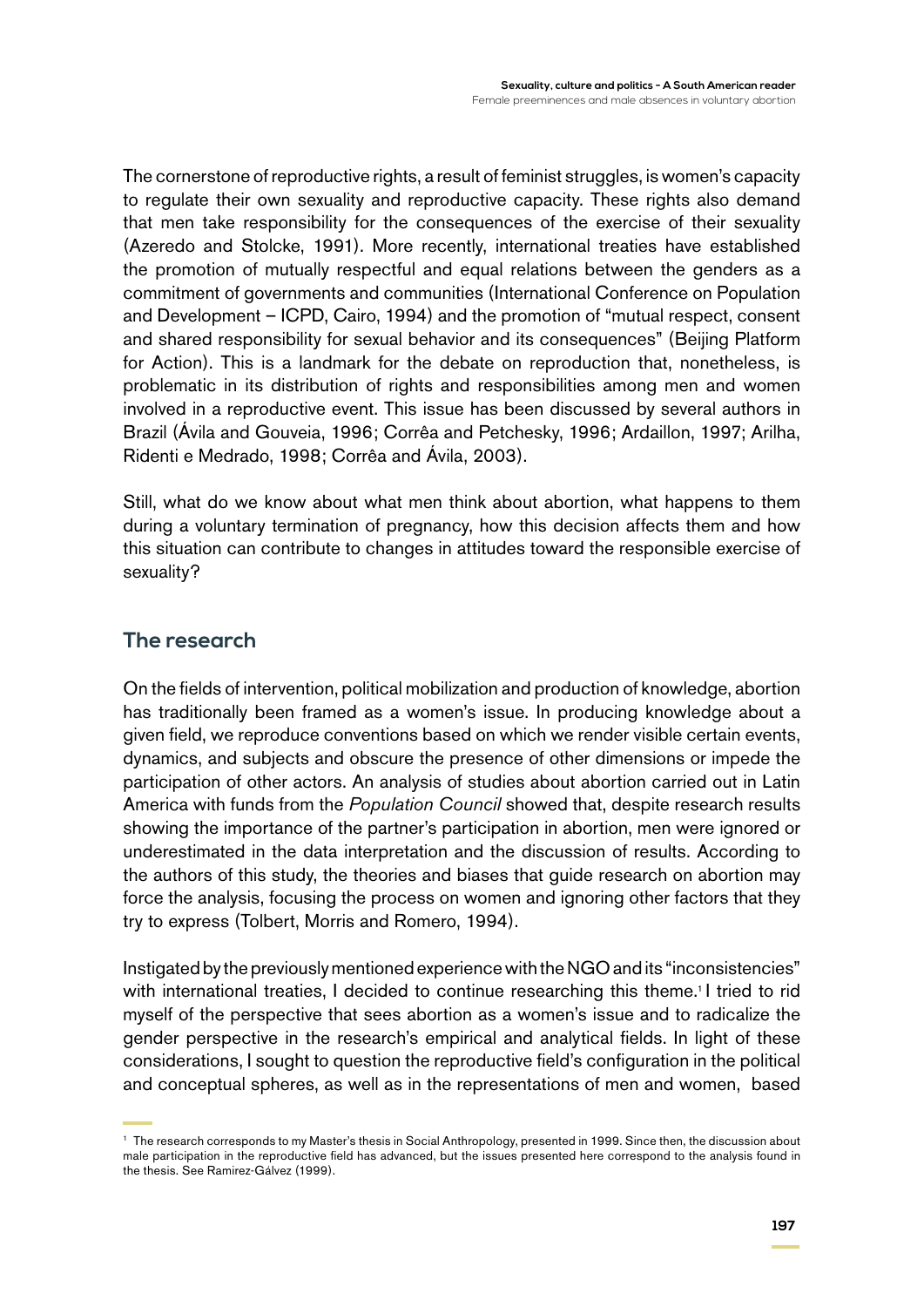on the case of voluntary abortion. Specifically, I sought to observe the gender dynamic activated by an unwanted or inopportune pregnancy that ended in abortion, paying particular attention to the repertoires, arguments and forms of negotiation of an issue that involves men and women, albeit differently.

The researched group was composed of people with university degrees. With this approach, I sought to challenge the view of abortion as a result of disinformation and lack of access to contraception.<sup>2</sup> Therefore, my claims correspond to this particular group. Based on this restriction, I acknowledge that social dynamics, pervaded by gender, are different in other social groups.

Informants were nominated through a network system. This strategy provided an interesting information straight away. Informants found it strange when asked whether they knew women **and** men who had gone through an abortion, as if this event did not belong to the male universe. Most people on the network knew women and, in fact, we reached the number of women informants more quickly. Contact with men was a longer, more difficult process, despite them having a higher termination average (2.4 abortions among men and 1.3 among women). In all, I analyzed 27 narratives about terminations of pregnancies experienced by eight women and seven men (some informants had more than one abortion experience). Both the male interviewees and the male partners of female interviewees played an active role in searching for information, contacts and means to carry out the abortion. If, in this group, they had a higher number of abortion experiences in which they actively participated, how can we explain the lack of visibility of this event in their lives?

Male interviewees stated they had never been questioned about this experience and had only talked about it in depth on few occasions. This possibly determined their willingness to talk about this reproductive event in detail. I present some aspects I consider more relevant in order to contrast female and male experiences of abortion.3

Some authors (Di Giovanni, 1983; Arilha, Ridente and Medrado, 1998; Guevara, 1998) claim that male reproductive behavior is associated with the type of relationship and the degree of affective involvement with their partner. However, male participation in the process is also determined by the type and degree of participation they are allowed to have by the woman. Women in the group did not always manifest an interest in sharing the responsibility for reproductive acts with men, especially in the cases of occasional encounters, relationships with lesser affective commitment or when they believed the man's position could interfere with their decision to terminate the pregnancy.

<sup>&</sup>lt;sup>2</sup> A research carried out in Colombia claims that the likelihood of abortion is higher among more highly educated women because they are more intolerant of unwanted pregnancies due to other life projects (Universidad Externado de Colômbia, 1994).

<sup>&</sup>lt;sup>3</sup> A broader discussion of the research results can be found in Ramírez-Gálvez (1999, 2000).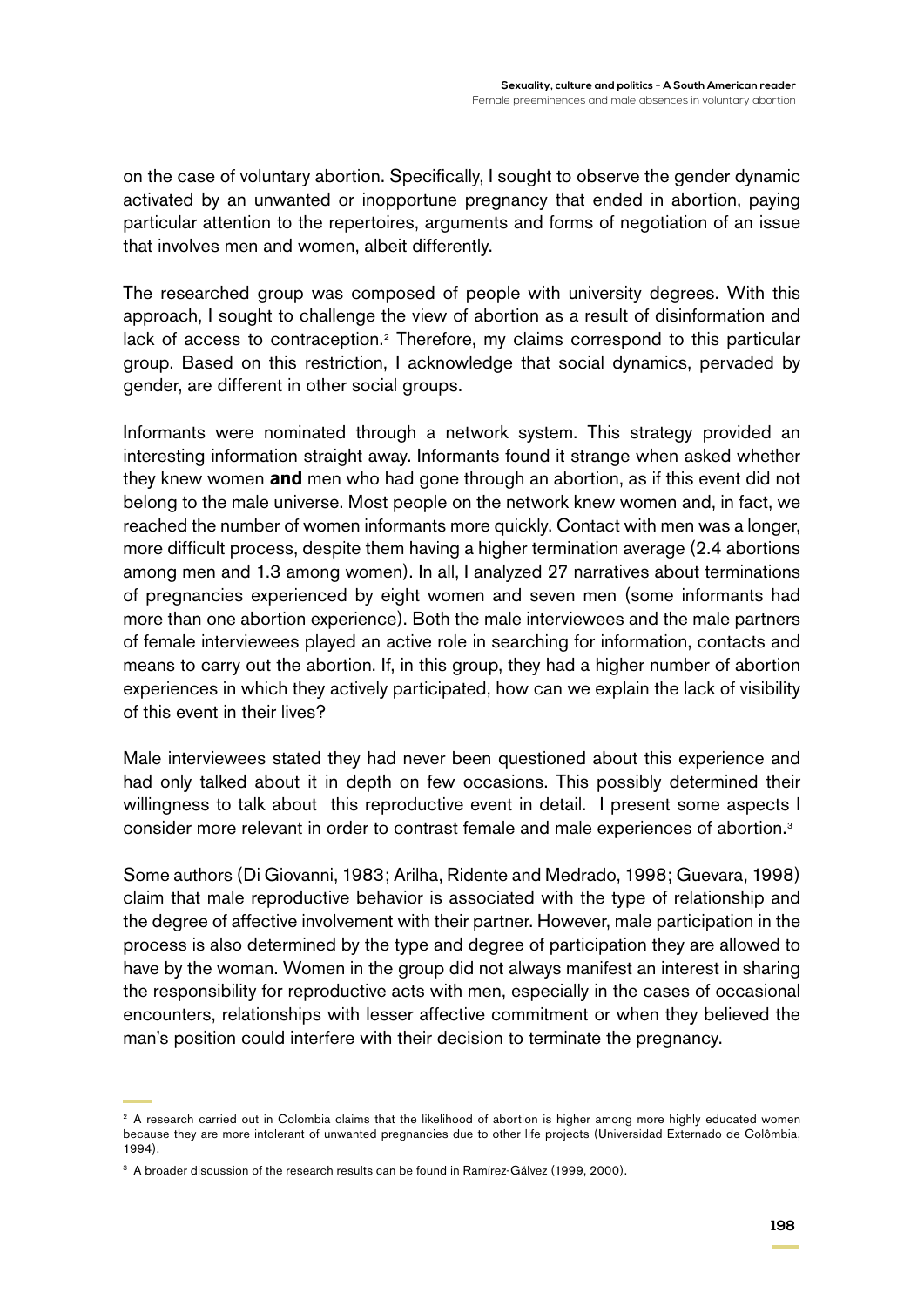An unexpected or unwanted pregnancy—which implies the imminence of a possible maternity/paternity—brings up, among other things, the idea of forming or consolidating a family project. This leads to an evaluation of the relationship and the partners' projects toward each other and, consequently, of the desire and willingness to form bonds in the concrete situation in which the pregnancy takes place. In this social group, possibly unlike in popular segments (Arilha, Ridente and Medrado 1998; Almeida, 2002), the decision to have a child seems to depend on the evaluation of the relationship, with a clear distinction being drawn between the partner to "hook up with" and the one with whom to start a family. For women in this group, having a stable affective relationship is essential when it comes to having children, as is the conjunction of this plan with the possibility of accomplishing professional projects and economic stability.

There were differences between men and women in the retrospective reflection on the decision to abort. Generally speaking, women's evaluations rested on the fact that the decision did not thwart personal and professional plans and on the event's meaning for the affirmation of their autonomy—that is, on its gains. If for these women the intensity of the affective involvement and the relationship's quality are important in having a child, they become insufficient to prevent the decision to terminate a pregnancy. This seemed difficult to understand for some of the interviewed men, for whom the rejection of the pregnancy became, in some cases, a criterion for evaluating their partner's desire, love and commitment.

Men's retrospective evaluation rested mostly on the loss of the relationship and of the project of starting a family. However, this evaluation was not abstract, but based on events that followed the end of the relationship, on the fact that the former partner later had children and that some of them, who were in their forties, had no children at the time of the interview. This evaluation, especially the feeling of frustration of the desire to have a child and of being partners in "aborted relationships", may be related to the realization that their desire—in this sphere—is limited or determined by women's willingness.

One of the main issues that arise when female and male perspectives on reproduction are compared is women and men's different involvement in the process, specifically the implications of gestation and abortion for the body.

The pregnant body and women's reproductive rights were presented as essential aspects in the arguments or repertoires of the group's negotiations. Male interviewees stated the moral impossibility of imposing or requesting the continuity of a project that compromised their partners' bodies. In the group, women's autonomy to choose to end a pregnancy was unanimous. The main argument for this right is the fact that the pregnancy takes place in women's bodies, as well as the fact that the initial care for children is attributed to women.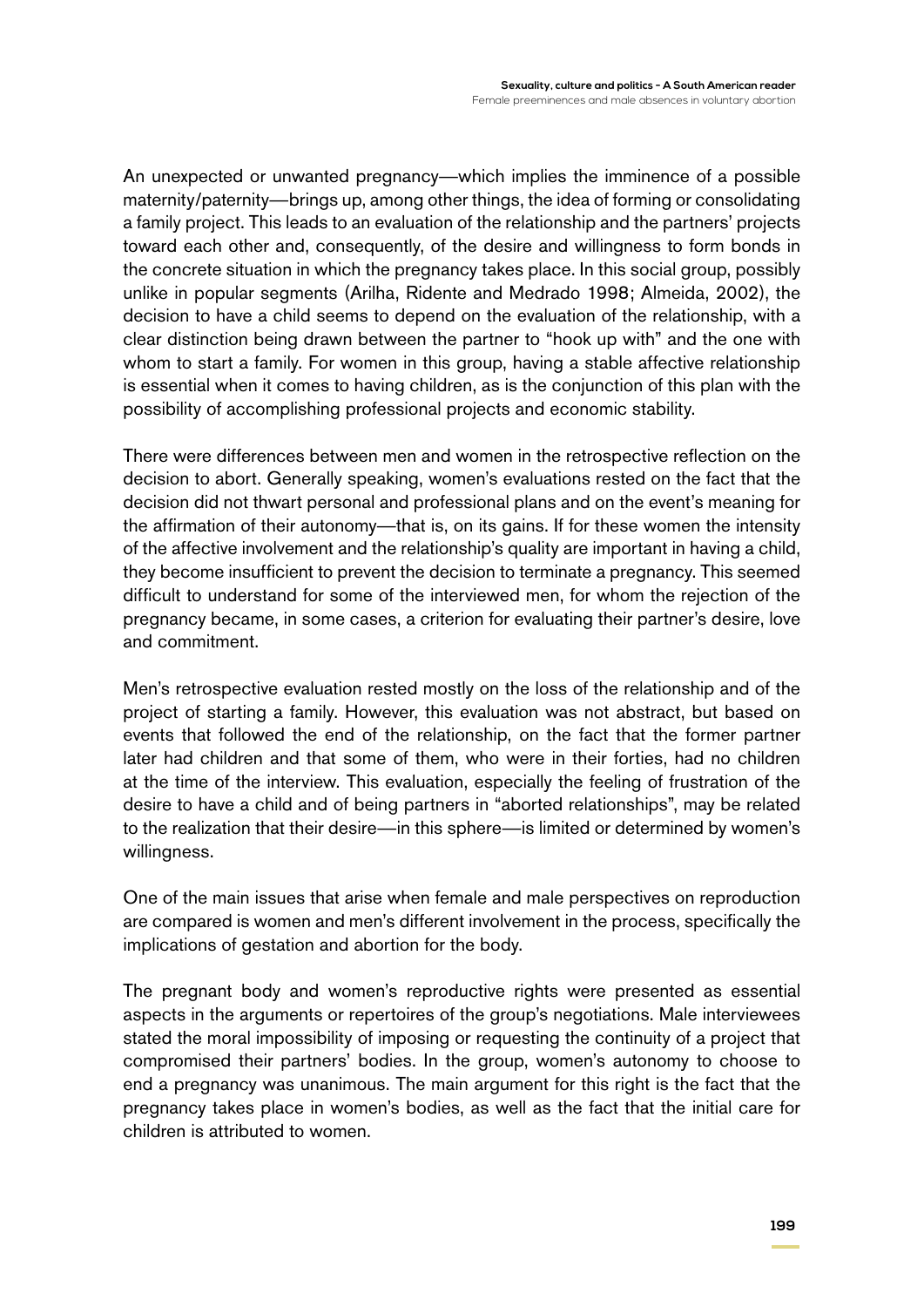Though men and women believe that, ideally, resolution of pregnancies should include discussion and participation of both people involved, especially when there is a relationship (excluding occasional encounters), the body's inviolability is seen as a principle of human dignity and freedom that necessarily leads to the supremacy of women's desire or will. The corporeality of pregnancy is a limit to men's reproductive desire and right, faced with which they may only opine and, ultimately, accept their partner's decision. Male interviewees thus claimed the nonexistence of men's autonomy of reproductive desire once a pregnancy occurs.

If this female power seems easier to accept in the case of terminating a pregnancy, the unilateral nature of women's decision causes indignation when they opt, against their partner's will, to continue a pregnancy and then demand that the partner take responsibility for the child or, in other cases, alienate the father from his right to parent.

Male interviewees spoke of the affection that arose from the experience. Nonetheless, this experience, however intense, "concrete" or painful, was always minimized when compared to the female bodily experience. In this group of men and women, highly influenced by feminist demands, abortion is viewed as a woman's right in which it falls to each of the sexes to carry out their corresponding gender performance.

In the analyzed narratives, once the decision to terminate the pregnancy was made, the search for adequate and safe abortion conditions became a determinant aspect. That is, the abortion would only happen under conditions that assured the integrity of the woman's health. In the cases in which the decision was shared, the male partners had an active role during the entire process: searching for information (for example, the method of use, action and risks of *Cytotec*4); checking the clinic's or physician's safety conditions and reliability; paying for the intervention in part or in full; and providing care, company and support after the event. Some of the male interviewees claimed they had to make some kind of "sacrifice" in order to symbolically compensate their partner's bodily involvement in the situation, such as renouncing an economic project or a training trip abroad.

As a result of this research, which was partially and briefly presented here, I believe that the experience of abortion transcends the event's materiality and that we are possibly limiting our understanding of this field by not considering its other forms of "incorporation" that mobilize subjective experiences despite not leaving a mark on the body. As an example, I present the concern manifested by one male interviewee—childless and with a history of five abortions with different partners—about his reproductive future. Though these experiences have left no marks on his body, during the interview he expressed his concern that he may have exhausted his "share of little souls".

<sup>4</sup> Trade name of the abortifacient drug Misoprostol. (Translator's note)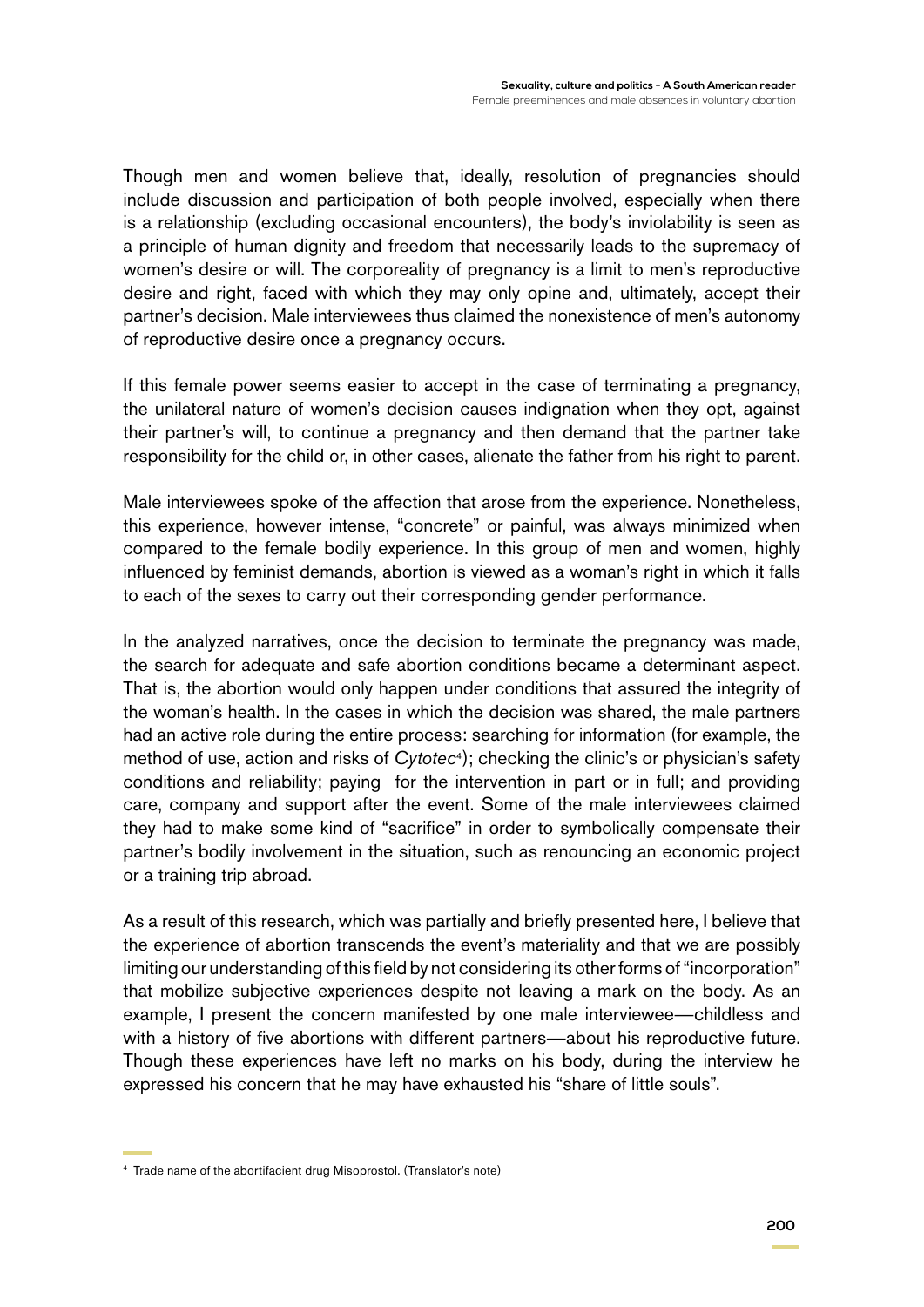### **The challenges of including a gender perspective in the field of abortion**

An unwanted or unplanned pregnancy is a result of a couple's sexual activity<sup>5</sup>, though the marks of this event fall on the female body. When the male perspective is included, it complicates the resolution of conflicts and policy making in this field.

An abortion compromises women's corporeality and leaves men's bodies intact. Put in these terms, abortion is, by definition, an asymmetrical field. A situation in which the scale oscillates both ways without reaching a balance. In terms of bodily involvement, women have to subject themselves to the termination, bearing the physical and psychic costs and risks of a medical procedure that is unregulated, due to its illegality, as well as the legal risk and the moral judgment to which they may be subjected in certain contexts that condemn abortion. In this view, men are left with a more comfortable position, since the experience does not physically affect them, though the issue is translated into a lack of autonomy to decide the future of pregnancies in which they are co-participants, when there is a conflict.

 Discussions of disruptive situations such as abortion are an excellent setting in which to discuss forms of social organization and to understand dynamics, performances and relationships between actors. In an event that is traditionally seen as a "women's issue" in discussions, research, law making and everyday observations, thinking about gender dynamics and taking them to their fullest analytical extent presents us with challenges, especially in the event's political dimension.

How can we promote the free exercise of choice in a decision that, despite materializing in one body, involves the life and responsibility of another member of the couple? Decisions in this field are generally determined not only by their implications in a specific moment of maternity in women's lives, but also by the partner's stance faced with the imminence of a child, by the expectations of forming or consolidating a couple, as well as by ideas and values mobilized by pregnancy and the possibility of abortion.

This is only one dimension of the matter. In fact, there are other social dynamics in which gender configurations are different or in which the partner's coercion and/or abandonment may determine in other ways the decision and the resolution process. Configuring this field as essentially female may have limited the understanding of male participation, excluding it from the debate. I believe that changing this is essential if we wish to promote more equitable relations which overcome the social asymmetry that places the costs and responsibilities of reproduction on women.

<sup>5</sup> I am considering consensual sexual relations.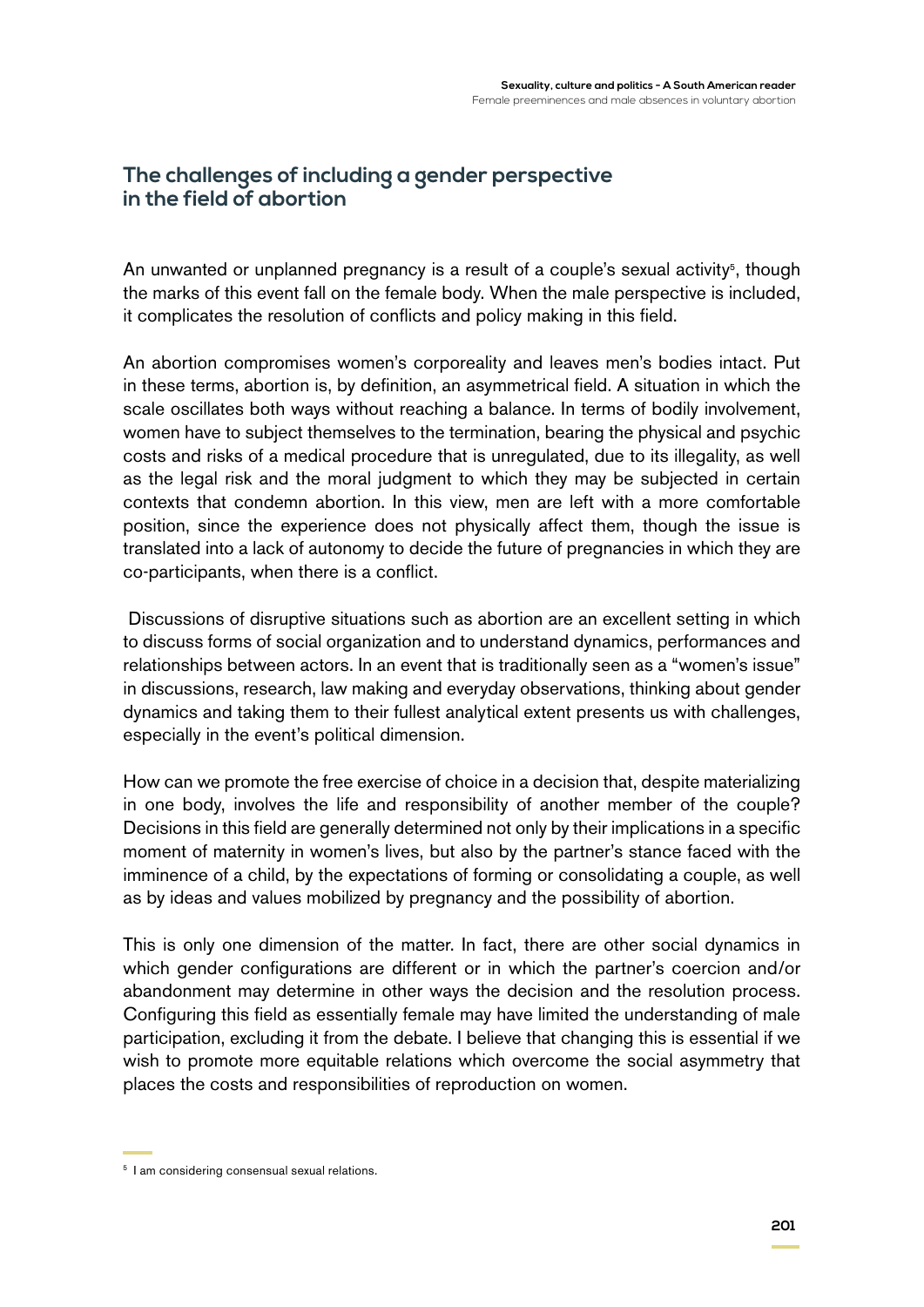That men talk about these issues is not canonical, although they also have stories to tell and challenge us to face the complexity, both conceptual and political, that involves including this perspective in the attempt to balance the loads and in the search for modes of intervention that promote solidarity and more equitable relationships.

Including the male perspective at the analytical level does not at all imply, in practical terms, forcing a woman to have a child or an abortion against her will, nor does it turn men into victims. However, I believe it is important to identify current conceptual and political challenges that are a product of women's struggles and demands in this field. I conclude wondering if restricting the understanding of abortion to a body issue does not put us in a trap. One would have to consider whether validating this experience solely in its bodily dimension is not a way of naturalizing or essentializing the inexorability of the reproductive future which feminist theoreticians and militants questioned decades ago.